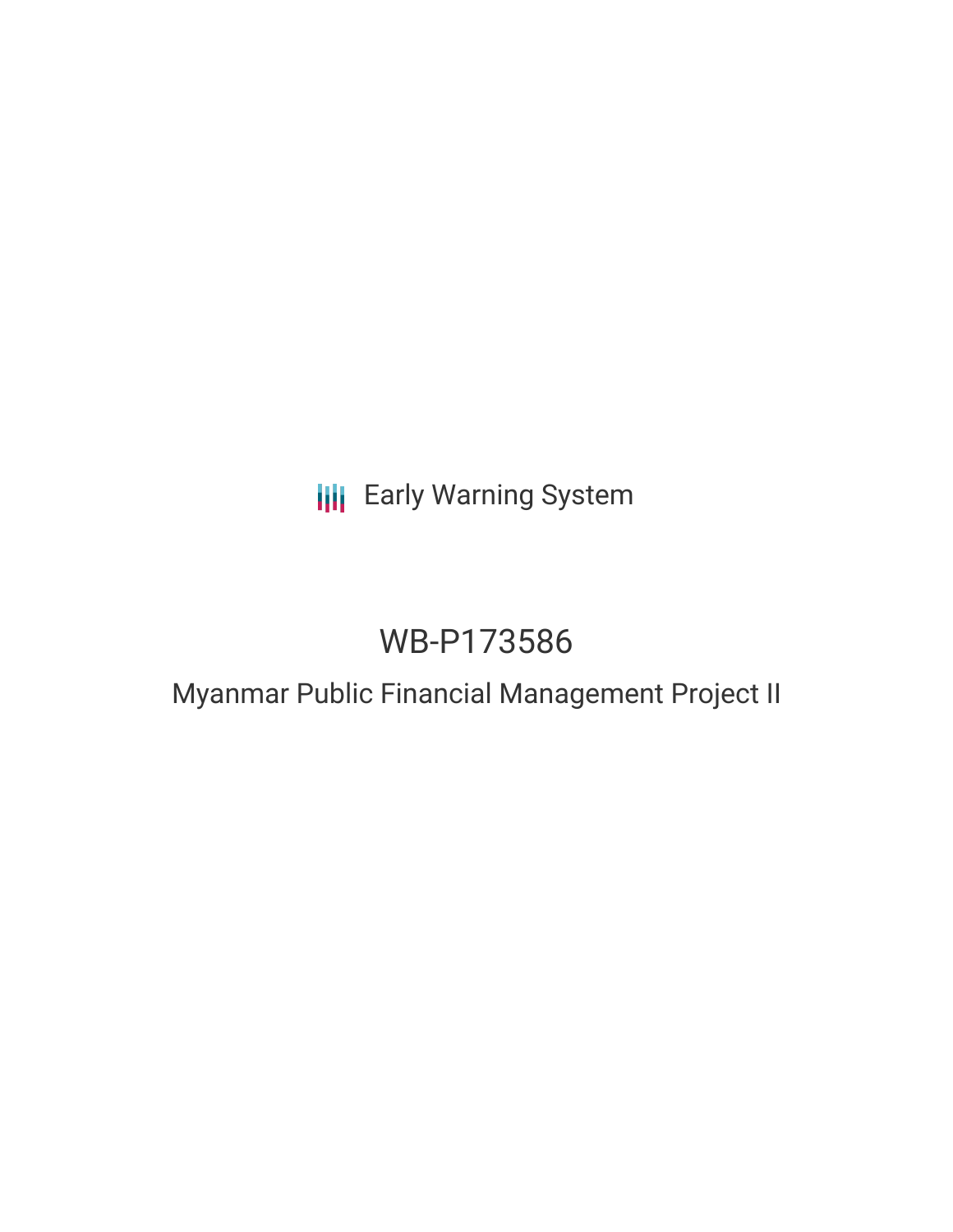

### **Quick Facts**

| <b>Countries</b>               | Myanmar                          |
|--------------------------------|----------------------------------|
| <b>Financial Institutions</b>  | World Bank (WB)                  |
| <b>Status</b>                  | Proposed                         |
| <b>Bank Risk Rating</b>        | B                                |
| <b>Voting Date</b>             | 2021-05-25                       |
| <b>Borrower</b>                | Republic of the Union of Myanmar |
| <b>Sectors</b>                 | Finance, Law and Government      |
| <b>Investment Type(s)</b>      | Loan                             |
| <b>Investment Amount (USD)</b> | \$50.00 million                  |
| <b>Loan Amount (USD)</b>       | \$50.00 million                  |
| <b>Project Cost (USD)</b>      | \$50.00 million                  |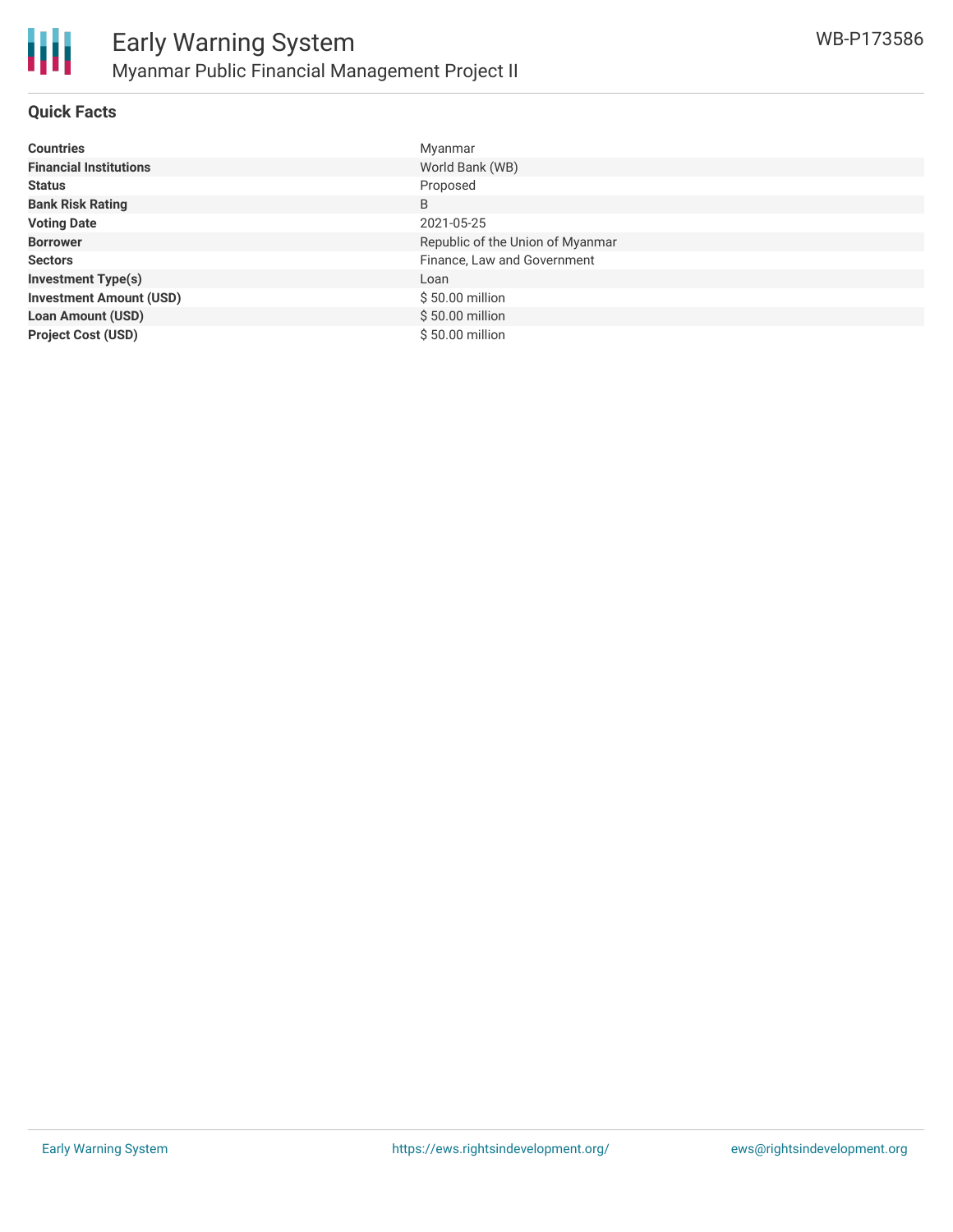

# **Project Description**

According to the bank document, the project aims to "contribute to the fiscal resilience, transparency, and efficiency of core Public Financial Management functions for service delivery."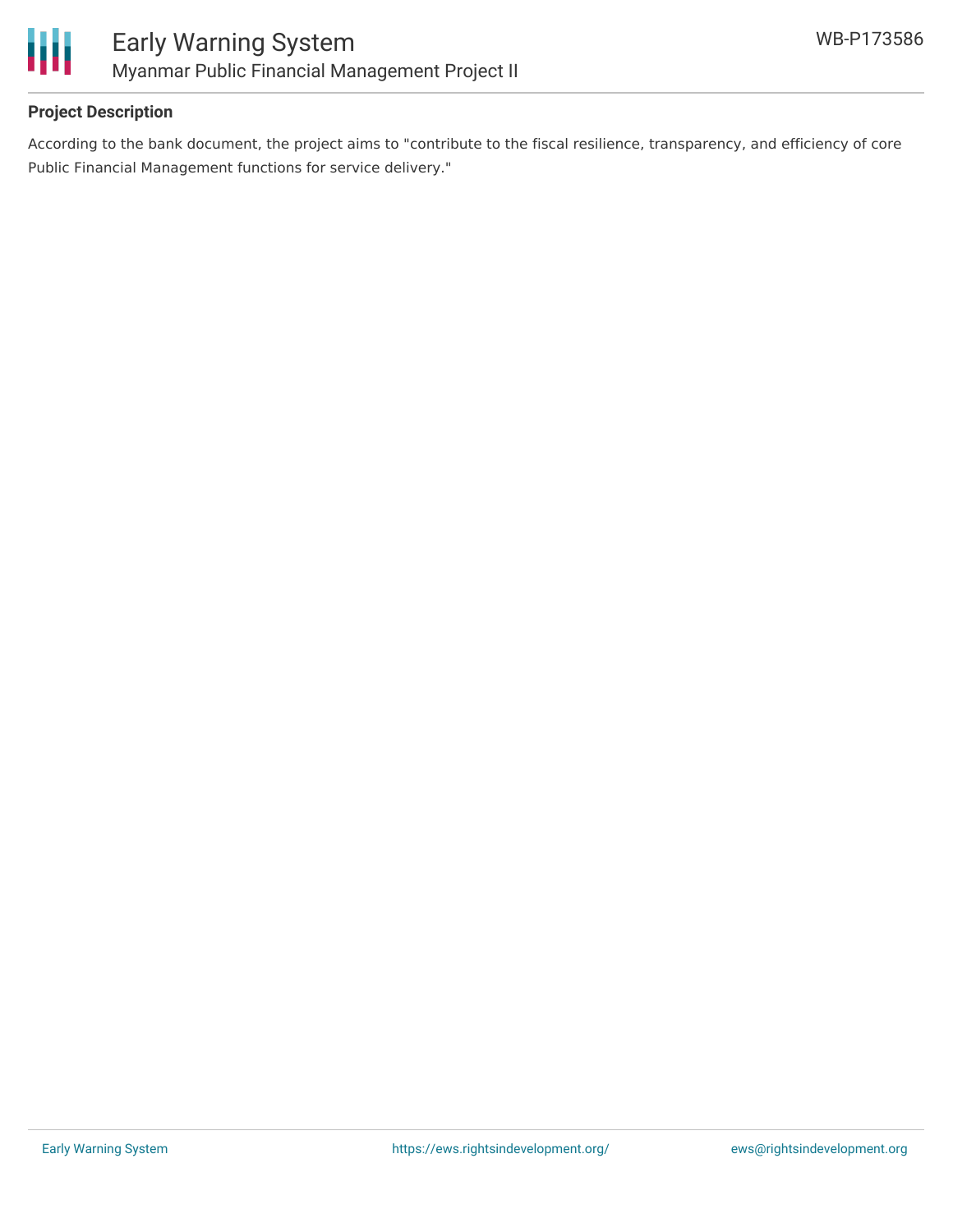

# **Investment Description**

World Bank (WB)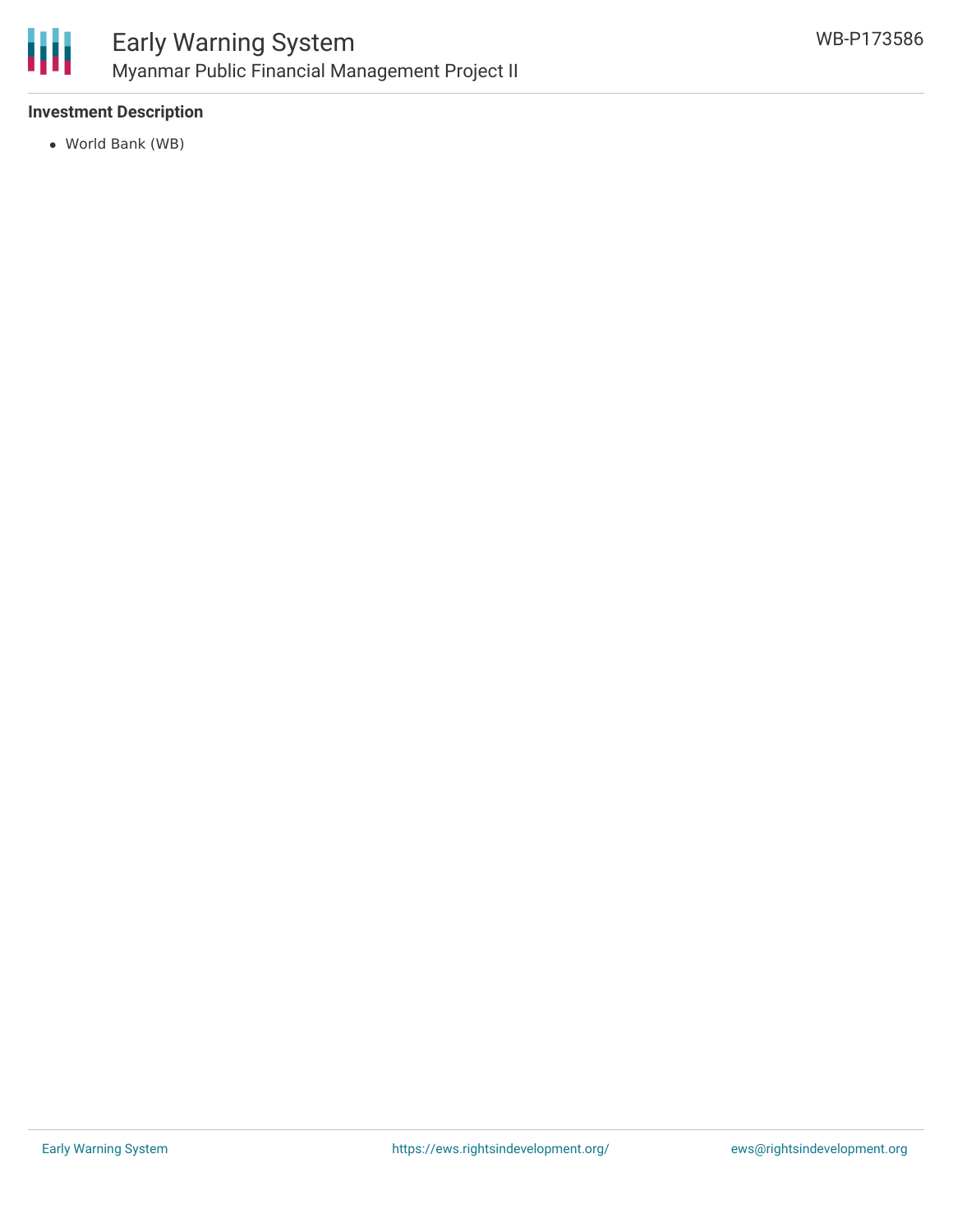

# **Contact Information**

**World Bank** Fabian Seiderer, Bonnie Ann Sirois, Hans Anand Beck Lead Public Sector Specialist

**Borrower/Client/Recipient** Republic of the Union of Myanmar

# **Implementing Agencies**

Ministry of Planning, Finance and Industry U Maung Maung Win Deputy Minister [maungmaungwin58@gmail.com](mailto:maungmaungwin58@gmail.com)

# **FOR MORE INFORMATION CONTACT**

The World Bank 1818 H Street, NW Washington, D.C. 20433 Telephone: (202) 473-1000 Web: <http://www.worldbank.org/projects>

#### **ACCESS TO INFORMATION**

To submit an information request for project information, you will have to create an account to access the Access to Information request form. You can learn more about this process at: https://www.worldbank.org/en/access-toinformation/request-submission

#### **ACCOUNTABILITY MECHANISM OF THE WORLD BANK**

The World Bank Inspection Panel is the independent complaint mechanism and fact-finding body for people who believe they are likely to be, or have been, adversely affected by a World Bank-financed project. If you submit a complaint to the Inspection Panel, they may investigate to assess whether the World Bank is following its own policies and procedures for preventing harm to people or the environment. You can contact the Inspection Panel or submit a complaint by emailing ipanel@worldbank.org. Information on how to file a complaint and a complaint request form are available at: https://www.inspectionpanel.org/how-tofile-complaint